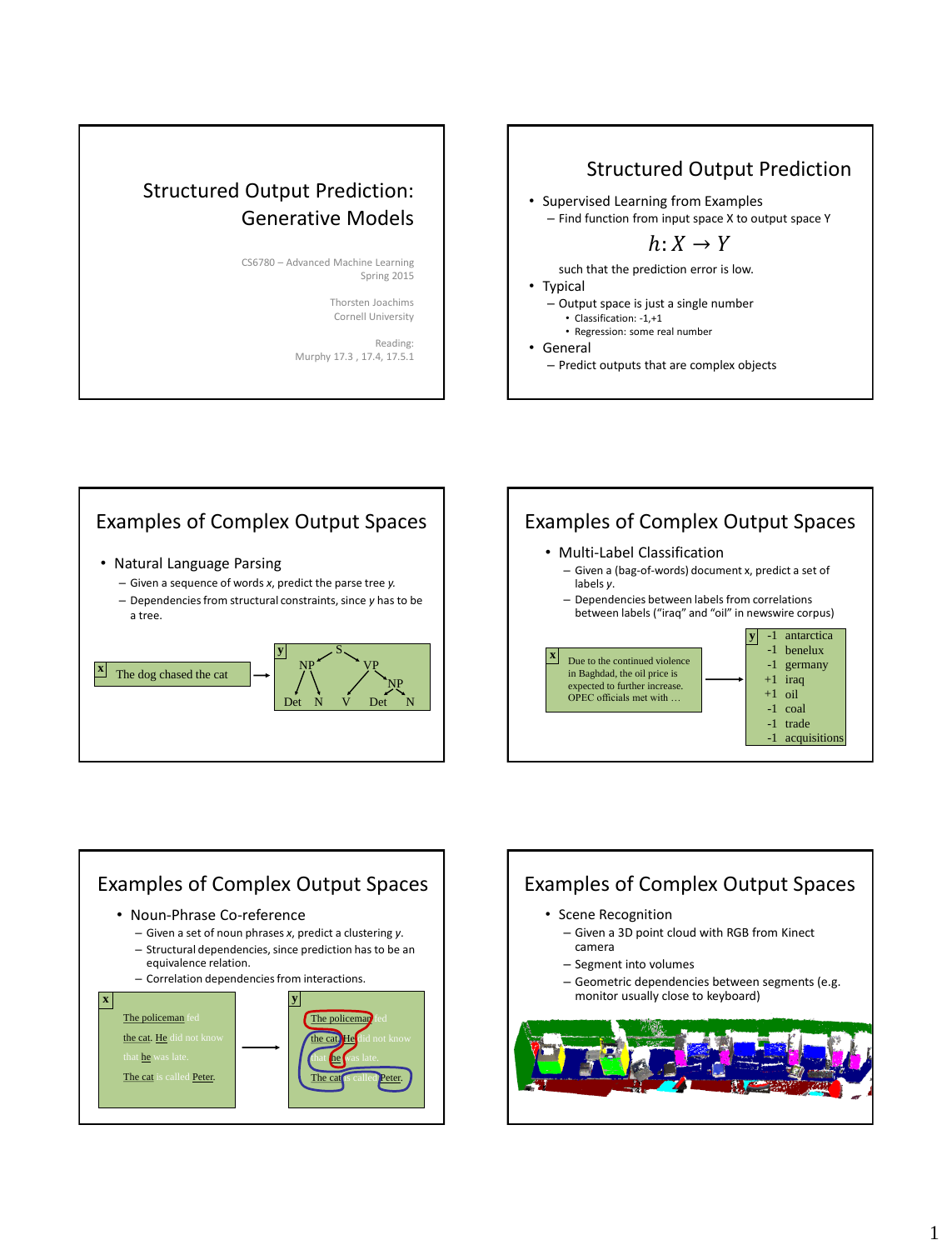## Part-of-Speech Tagging Task

- Assign the correct part of speech (word class) to each word in a document
	- "The/DT planet/NN Jupiter/NNP and/CC its/PRP moons/NNS are/VBP<br>in/IN effect/NN a/DT mini-solar/JJ system/NN ,/, and/CC Jupiter/NNP<br>itself/PRP is/VBZ often/RB called/VBN a/DT star/NN that/IN never/RB<br>caught/VBN fire/NN ./."
- Needed as an initial processing step for a number of language technology applications
	- Information extraction
	- Answer extraction in QA
	- Base step in identifying syntactic phrases for IR systems
	- Critical for word-sense disambiguation (WordNet apps)
	- …

## Why is POS Tagging Hard?

- Ambiguity
	- He will race/VB the car.
	- When will the race/NN end?
	- I bank/VB at CFCU.
	- Go to the bank/NN!
- Average of ~2 parts of speech for each word
	- The number of tags used by different systems varies a lot. Some systems use < 20 tags, while others use > 400.



# Markov Model

- Definition
	- Set of States: *s<sup>1</sup> ,…,s<sup>k</sup>*
	- Start probabilities: *P(S1=s)*
	- Transition probabilities: *P(Si=s | Si-1=s')*
- Random walk on graph
	- Start in state *s* with probability *P(S1=s)*
	- Move to next state with probability *P(Si=s | Si-1=s')*
- Assumptions
	- Limited dependence: Next state depends only on previous state, but no other state (i.e. first order Markov model)
	- Stationary: *P(Si=s | Si-1=s')* is the same for all i

### Hidden Markov Model for POS Tagging

- States
	- Think about as nodes of a graph
	- One for each POS tag
	- special start state (and maybe end state)
- Transitions
	- Think about as directed edges in a graph
	- Edges have transition probabilities
- Output
	- Each state also produces a word of the sequence
	- Sentence is generated by a walk through the graph

#### Hidden Markov Model • States:  $y \in \{s_1, ..., s_k\}$ • Outputs symbols:  $x \in \{o_1, ..., o_m\}$ • Starting probability  $P(Y_1 = y_1)$ – Specifies where the sequence starts • Transition probability  $P(Y_i = y_i | Y_{i-1} = y_{i-1})$ – Probability that one states succeeds another • Output/Emission probability  $P(X_i = x_i | Y_i = y_i)$ – Probability that word is generated in this state => Every output+state sequence has a probability  $P(x, y) = P(x_1, ..., x_l, y_1, ..., y_l)$ l

 $= P(y_1) P(x_1|y_1)$   $\left| P(x_i|y_i) P(y_i|y_{i-1}) \right|$ 

 $i=2$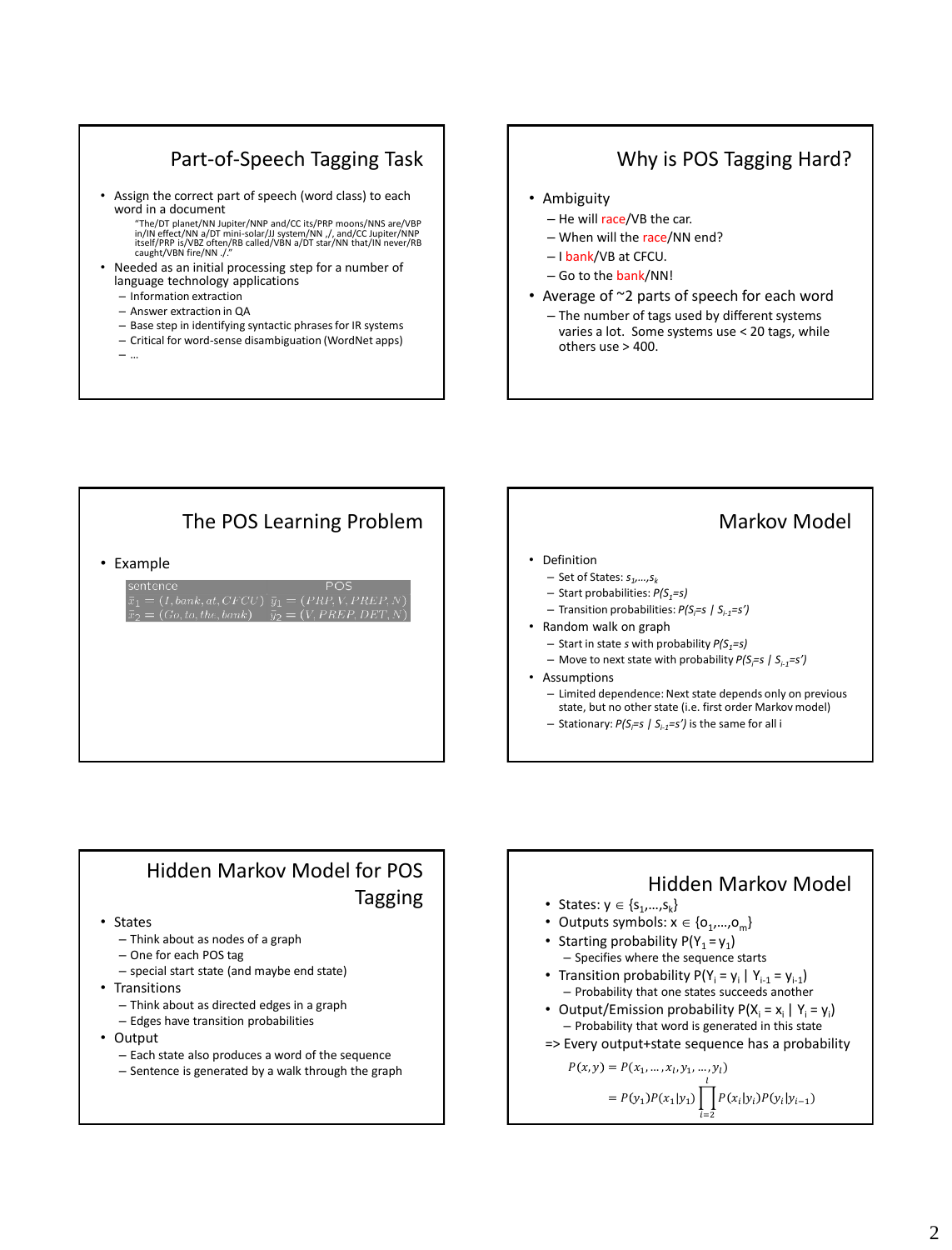





#### Going on a trip

• Deal: trip to any 3 cities in Germany -> Italy -> Spain for one low low price

| Country | <b>City options</b>     |
|---------|-------------------------|
| Germany | Berlin/Munich/Witten    |
| Italy   | Rome/Venice/Milan       |
| Spain   | Madrid/Barcelona/Malaga |